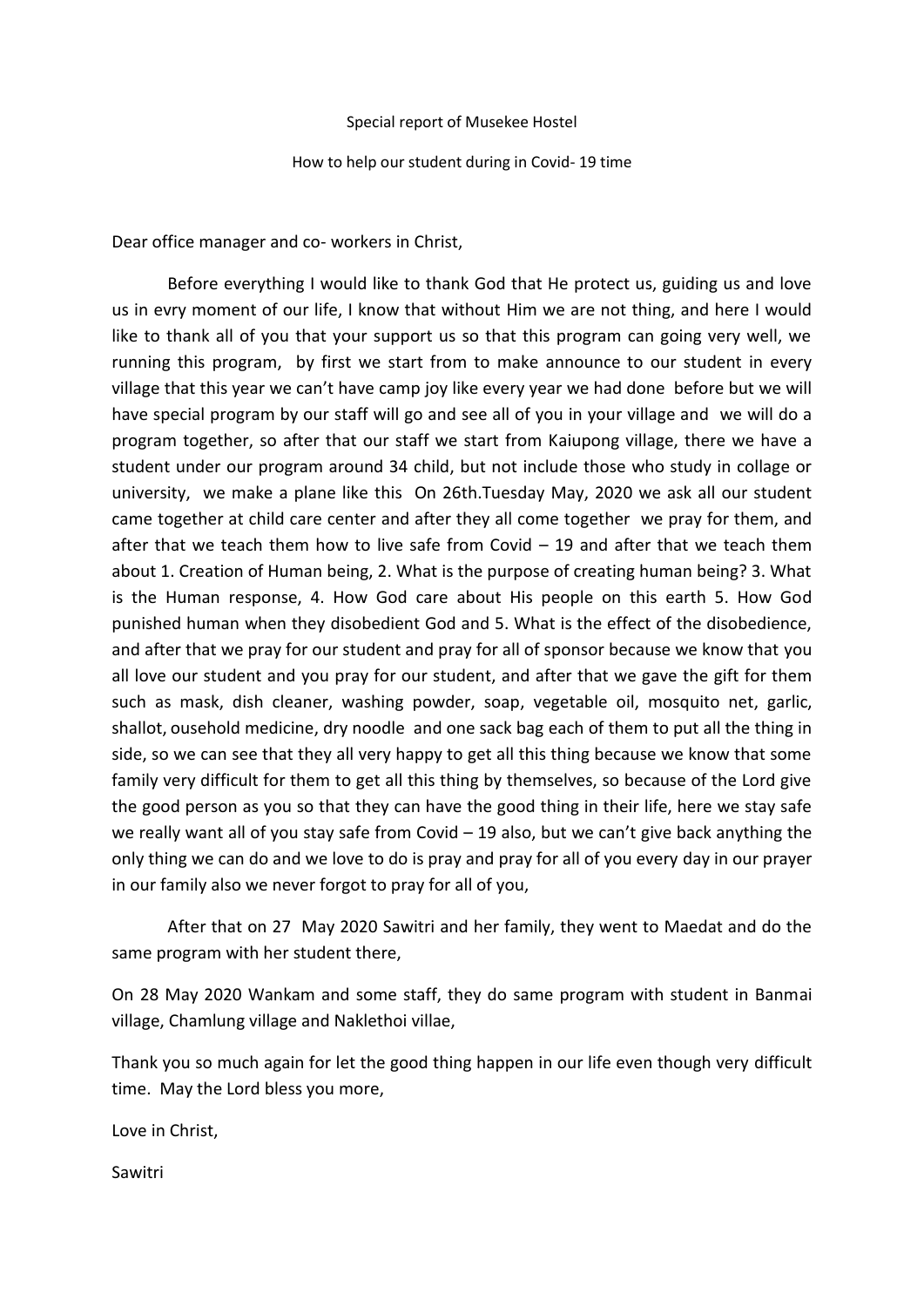**This photo the day we do a program and kaiupong village**



Time to pray and teaching



Time to give the thing to student



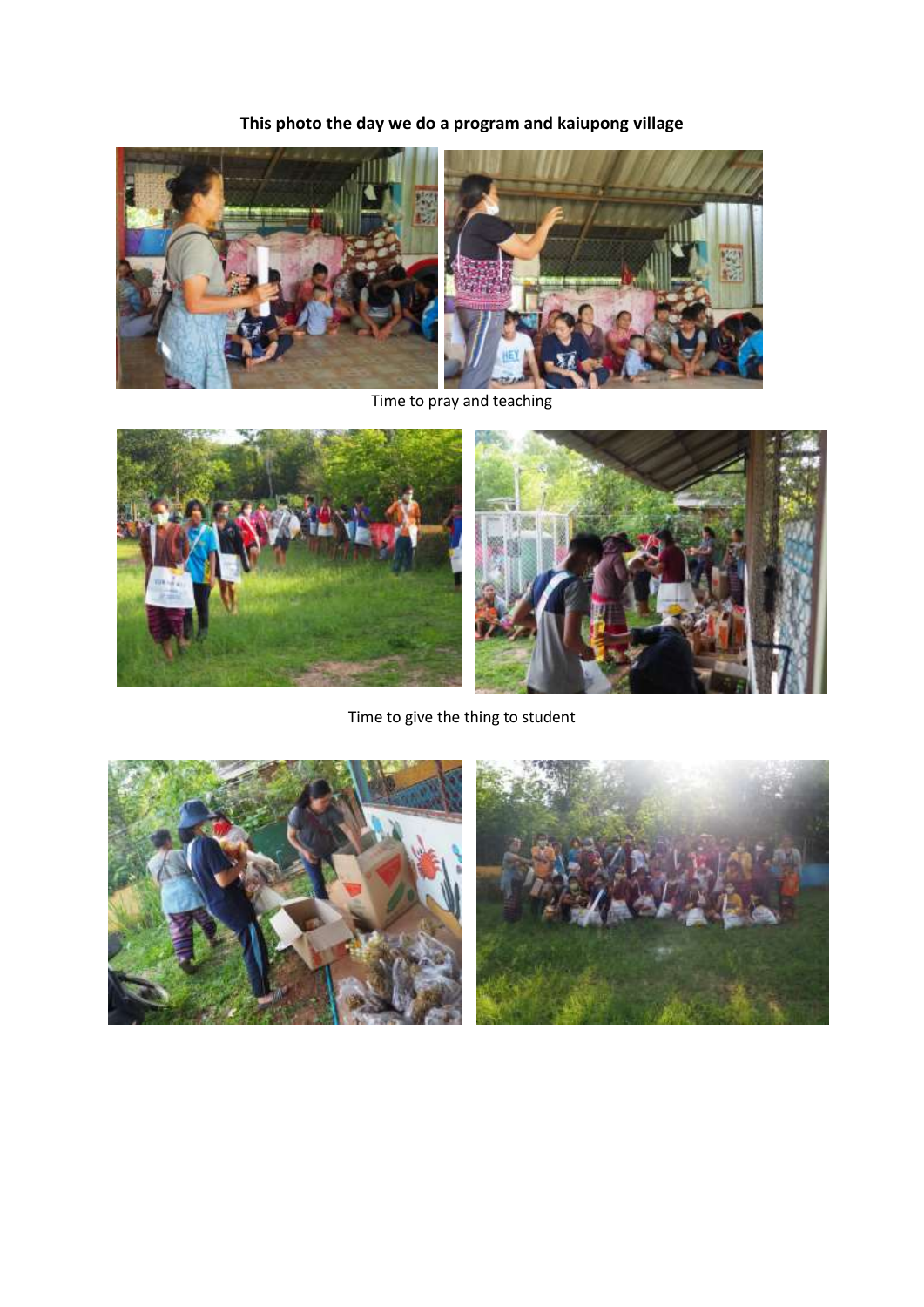The day we do a program at Maedeat village,





Time to teach and pray



Waiting another people to co me Give the thing to the student







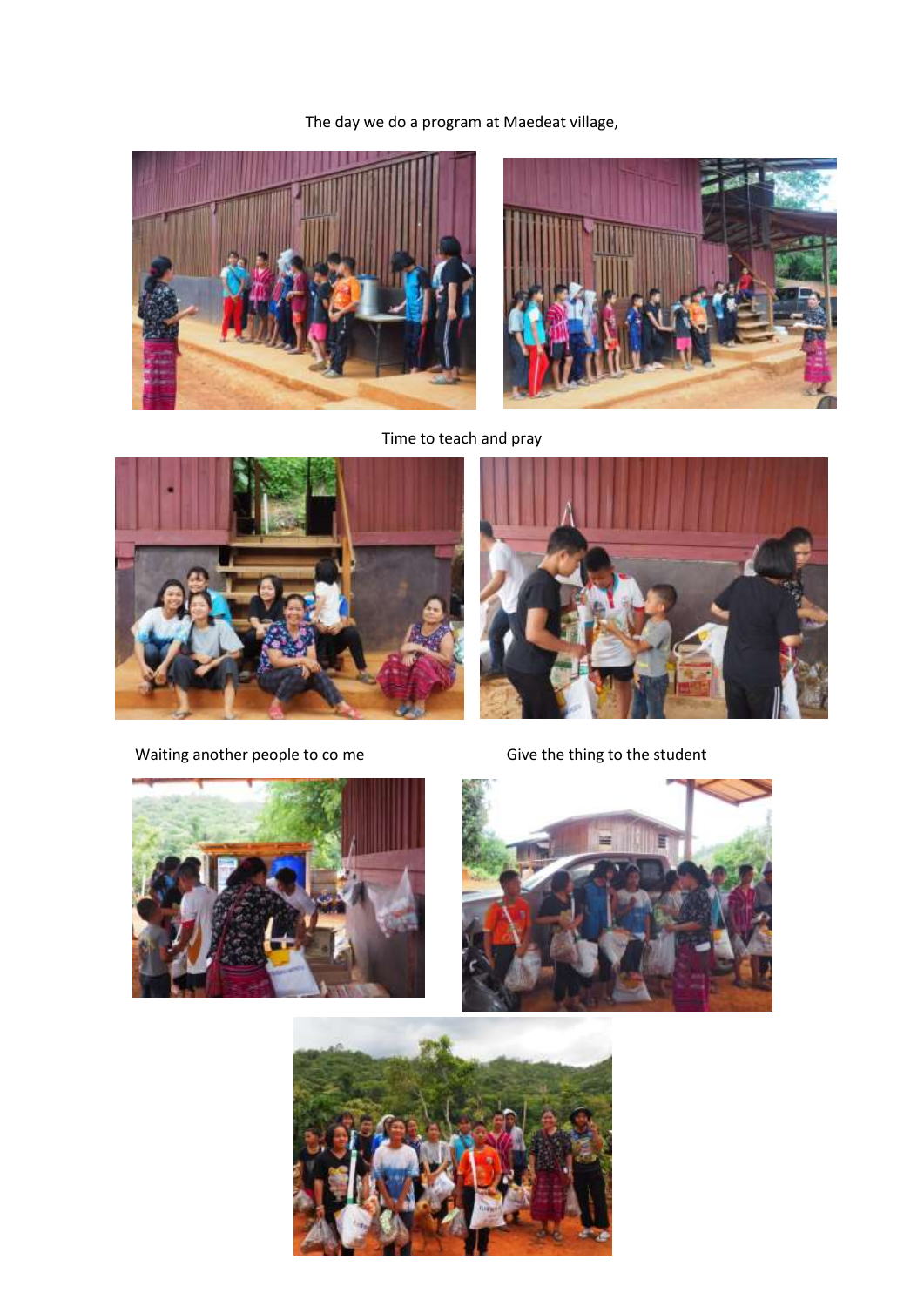The day we do a program at Banmai and Nakelt and Cheamlung village,